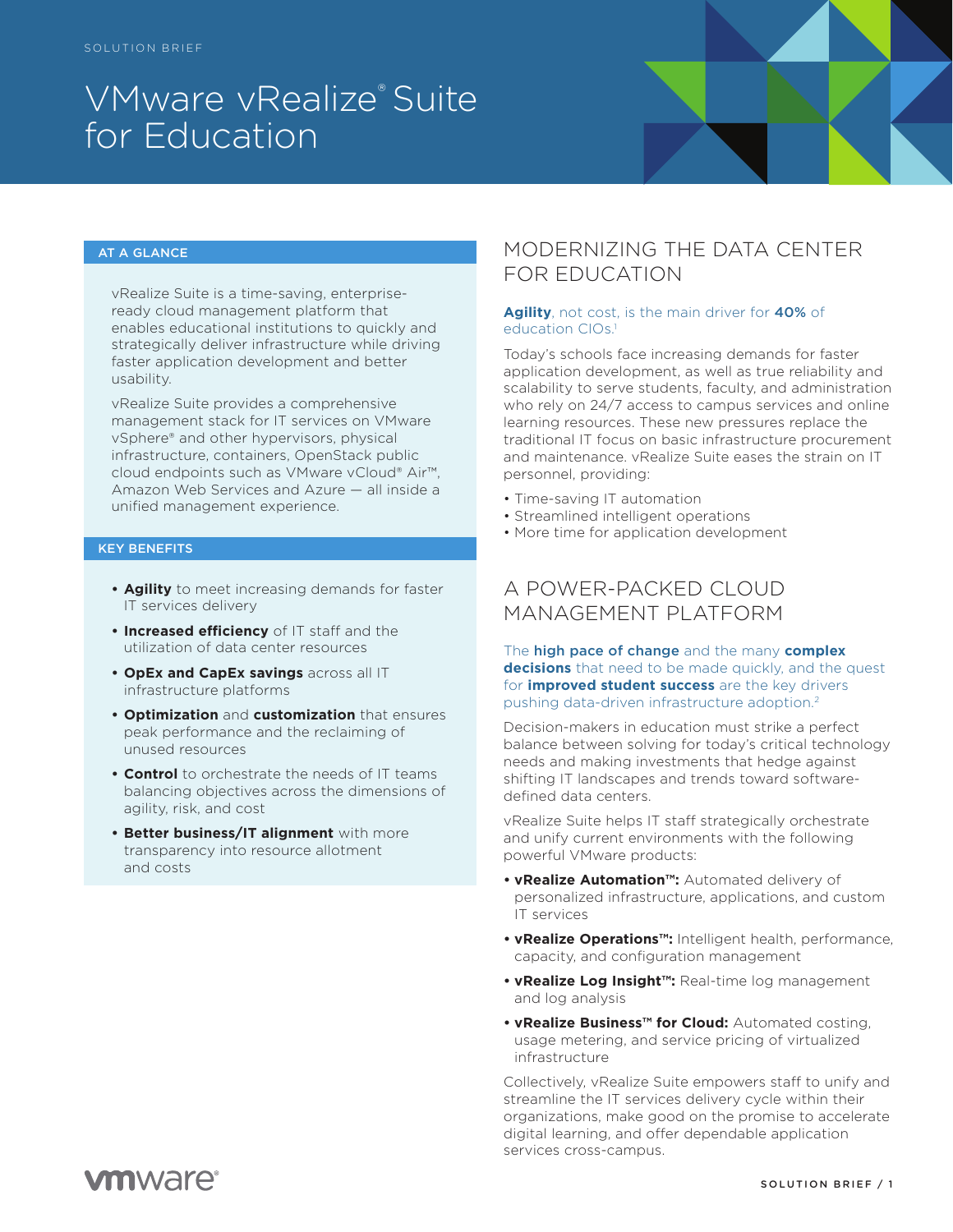## THREE EDITIONS TO FIT YOUR UNIQUE NEEDS

**70%** of educators say they are working to incorporate more technology into the classroom to prepare students for the future workforce, to **improve student engagement (67%)**, and to improve **student achievement (63%)**. 3

Educational institutions can't afford downtime impacting student outcomes and campus services that require anywhere, anytime access. Because every institution faces unique challenges, VMware offers three vRealize Suite editions to provide the functionality you need based upon your unique data modernization journey:

- **• Standard Edition:** Supports Intelligent Operations Management for institutions desiring to improve application performance and availability via predictive analytics and smart alerts.
- **• Advanced Edition:** Supports Automated IT for institutions who need to accelerate the delivery of IT infrastructure services by automating delivery and ongoing management.
- **• Enterprise Edition:** Supports DevOps-Ready IT for institutions with DevOps initiatives to automate the delivery and management of full application stacks.

Additionally, upgrades to vRealize Suite can be purchased for vRealize Operations, vRealize Automation, vRealize Log Insight, vRealize Business for Cloud Advanced, or from lower editions of vRealize Suite.



Figure 1: vRealize Suite Editions

## THE BIG PICTURE: WHAT DOES vREALIZE SUITE REALLY PROVIDE?

It's a new world for IT leadership at educational institutions. In the face of decreasing budgets, staff must invest today's IT money in ways that support expected future trends while addressing demands for streamlined, reliable operations and data center advancement. vRealize Suite helps IT staff effectively manage the complete lifecycle of IT services delivered in a hybrid environment and deploy the following operational management solutions:

- **• Intelligent Operations:** Proactively address health, performance, and capacity management of IT services across heterogeneous and hybrid cloud environments to improve efficiency, performance, and availability.
- **• IT Automation:** Automate the delivery and ongoing management of production-ready infrastructure and application components across multi-cloud environments to reduce the time it takes to respond to requests for IT resources and improve the ongoing management of provisioned resources.
- **• DevOps-Ready IT:** Build a cloud solution for development teams that can deliver a complete application stack, support developer choice by providing both API and GUI access to resources, quickly provision resources across multi-cloud environments, and extend the solution scope by addressing continuous delivery to further speed up application development.

Ultimately, vRealize Suite enables a host of benefits that positively impact both IT decision-makers and endusers throughout an institution's ecosystem. vRealize Suite promotes:

#### **• Agility**

- Speeds up overall cloud operations and IT services delivery
- Lets agencies easily expand and extend to meet future computing requirements
- Equips IT staff to deliver applications that meet the expectations of faculty, staff and students

#### **• Efficiency**

- Increases speed of operational tasks
- Right-sizes workloads
- Simplifies the full utilization of data center resources
- Takes application provisioning from weeks to days<sup>4</sup>